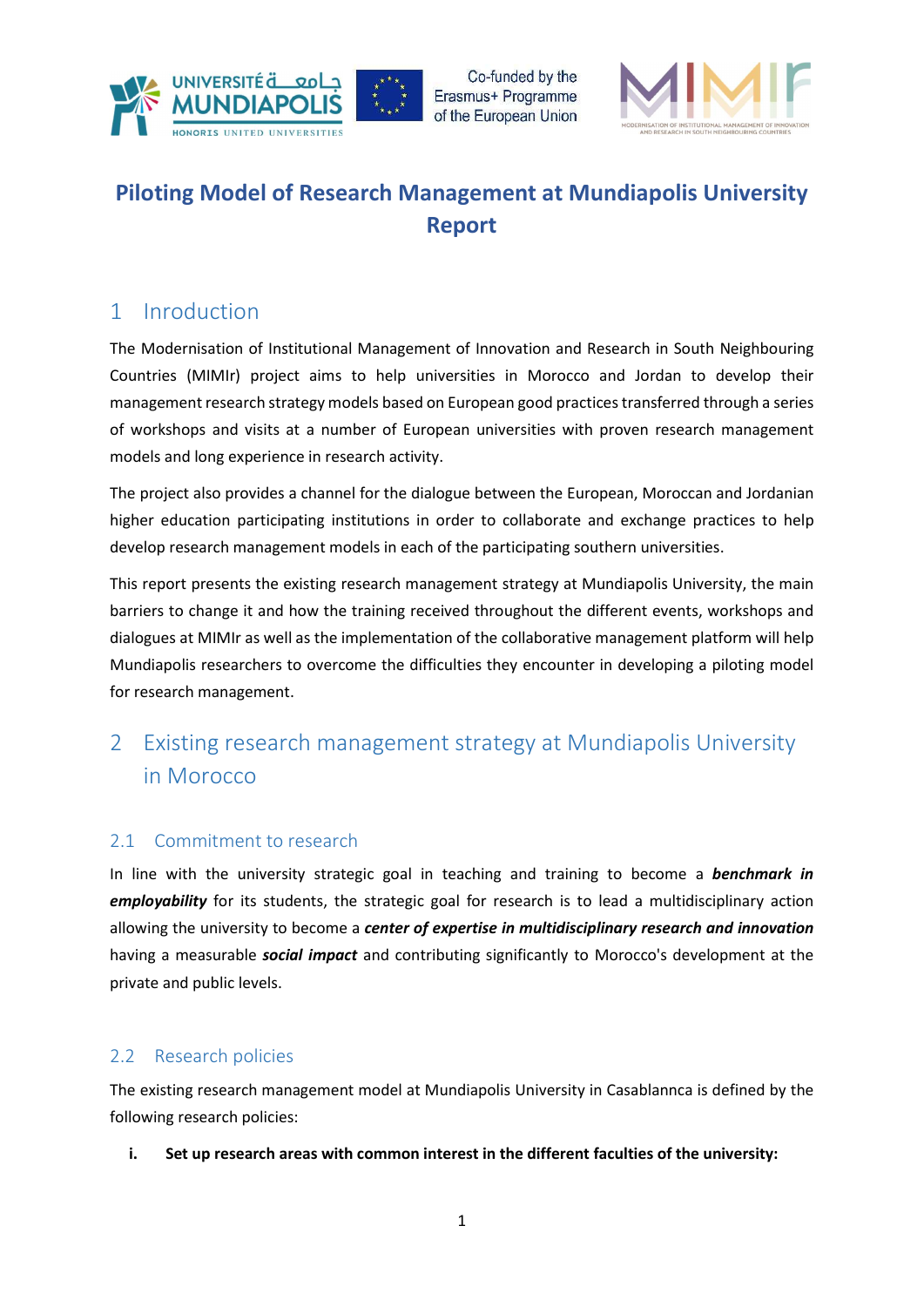

Co-funded by the Erasmus+ Programme of the European Union



The research areas in which to develop research projects emanate from the university four faculties: the Faculty of Management, the Institute of the Political, legal and social sciences, the faculty of health studies and the Engineering School.

The limited size of each faculty community of researchers encourage the university in setting this policy in order to create research project that are carried by multidisciplinary teams of teachers-researchers. The collaboration between the various teams is strongly encouraged.

## ii. The research areas selection is made in a perspective of encouraging the development and innovation which translate the major concerns of Morocco of today :

Mundiapolis University focuses on research themes with an interdisciplinary dimension, which constitutes a real opportunity for the university. Research areas are selected based on the development strategy defined by the state, the actual needs of national companies, as well as areas of innovation that are considered to be in the centre of interest of development of the country in the near future.

iii. Assure the relevance for every research project, to maximize the chances to have an impact by insisting on stakeholder implication, who are really interested in the results and ready to invest in the project :

The implication of stakeholders, state departments, or partner companies is maximize the chances of success of research projects.

### iv. Developing partnerships, in particular in international projects :

It is important to develop partnerships throughout international projects either by signing research contracts with the multinational companies, or the participation and organization of scientific manifestations (colloquiums, study days, congress and conferences).

#### v. Set up an applied research:

The research areas at Mundiapolis Univeristy suggest answering a double condition: the utility for Moroccan companies and the scientific character of the methods of investigation.

## vi. Aim at publishing the applied research results in recognized national and international reviews :

Valuing the research results is important for both researchers and the university and it's a must and obligation towards achieving the university's objectives.

#### vii. Encourage strongly teachers-researchers to join the research community at Mundiapolis :

Teachers-researchers at Mundiapolis have in addition to their teaching activities a number of administrative tasks which leaves them little time for research. Therefore, they are encouraged to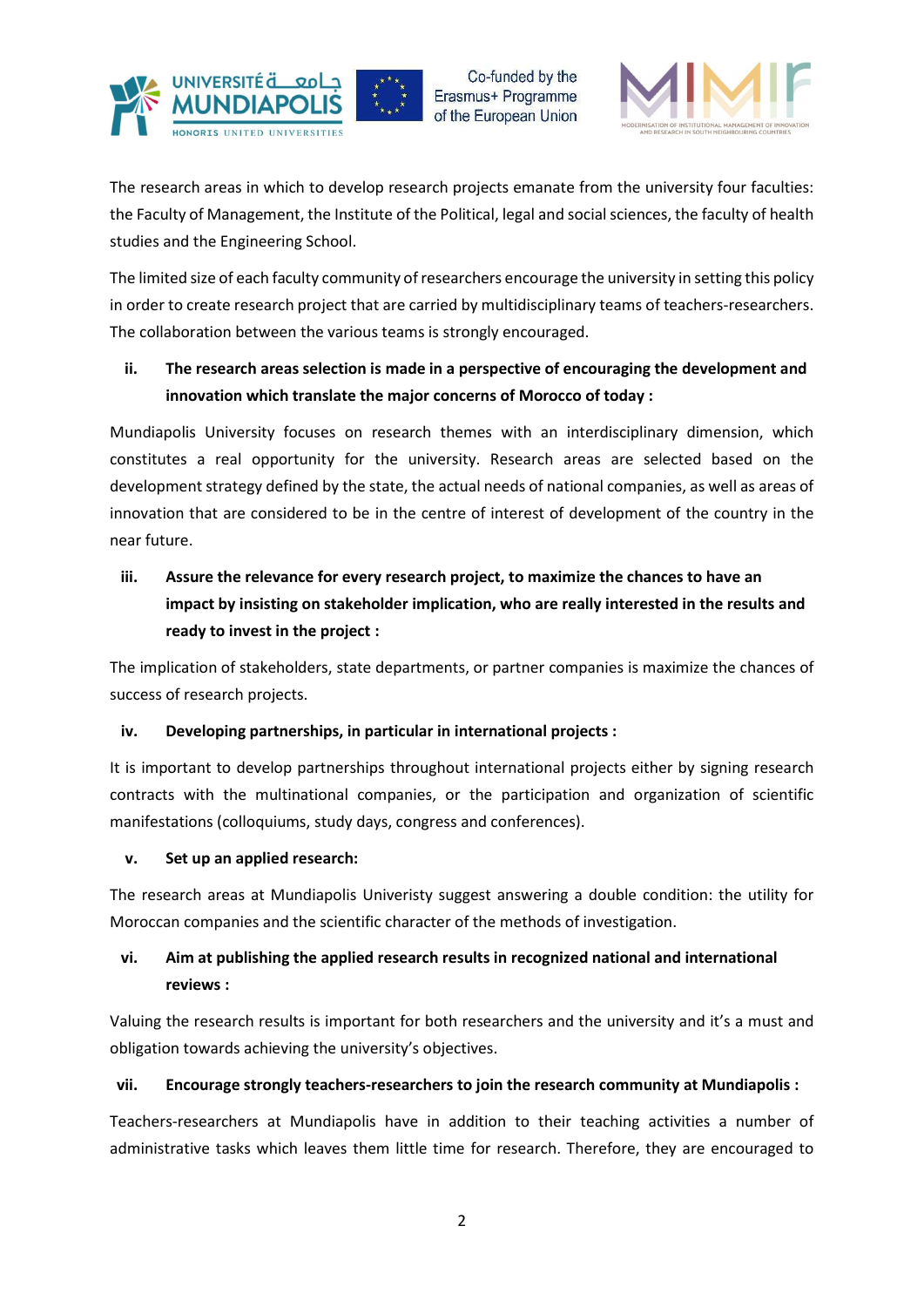



reorganize their multiple tasks to include research in their objectives and participate in research teams to develop their research activity.

These policies allow setting up two principal research basis:

- The first one consists in promoting an applied research, directed to the needs for the socioeconomic organizations (clusters, banks, administrations, local authorities, etc.).
- The second is to open on the national and international environment, by strengthening partnerships with a number of foreign and Moroccan university institutions.

### 2.3 Research axes

Based on the policies cited above, Mundiapolis remain convinced that beyond the implementation of laboratories and research centers, it is important first of all to federate teams of women and men wishing to lead research projects on themes which interest them.

It is the reason why, Mundiapolis adopted an approach which consists in identifying federative areas of research, within which are defined a number of projects carried by research teams of which the skills are complementary, and resulting from various faculties.

Our purpose is to allow the cooperation between academics, whatever are their scientific domain, because we know that this cooperation is creative of synergy and added value.

Our purpose also is to make this scientific production useful for the private and public decision-makers. At first, to the companies because they are is the main actor of value creation. Then, to public authorities because they are the architects of any socioeconomic policy. The end purpose is the development and the improvement of the climate of the business in the country.

Therefore, Mundiapolis research strategy focuses on four research axes that are presented below.

#### i. Engineering, Complex systems and information technologies for the Development

Faculties and schools involved:

- Engineering school
- Political, legal and social sciences Institute
- Business school

This axis, based on complex systems, focuses on Moroccan development challenges with an accent on the human development.

More specifically, we look for the innovative solutions which draw from methods of engineering, organizational systems and information technologies. This axis aims at contributing to: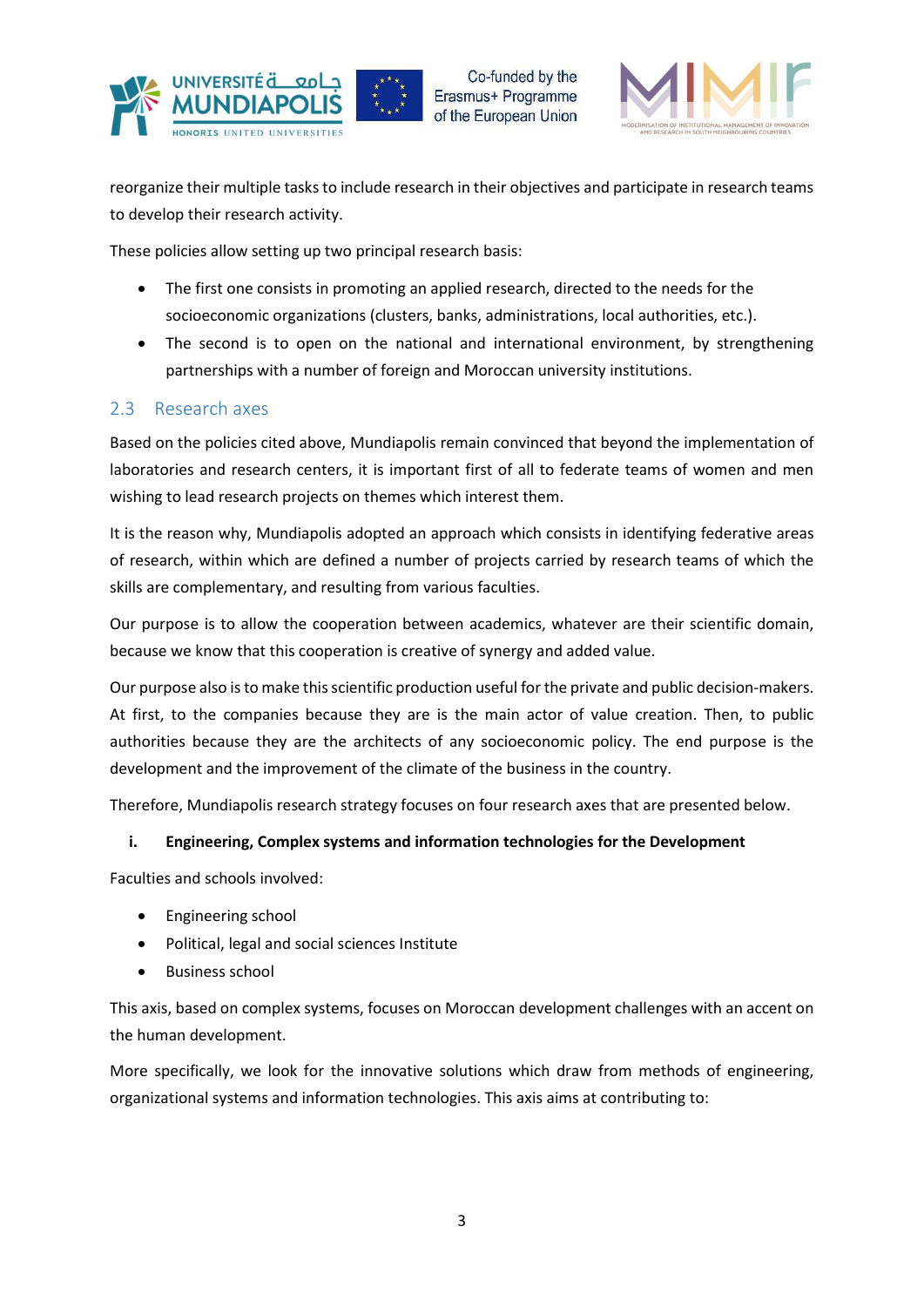



- Introduce new research themes in IT and engineering of complex systems to deal with problems which have a relevance turned out in the objectives of the development of our country
- Draw from the multidisciplinary to innovate and create a moving plate for the public sector, the private sector and the civil society, to experiment new manners to contribute to the human development
- Develop the attractiveness of systems engineering and IT jobs with students and researchers
- Produce original research outcome based on innovative approaches or practices allowing to improve the knowledge
- Develop Mundiapolis capacities in this domain, thanks to the implementation of scientific partnerships with international universities, by enriching the exchanges between researchers

#### ii. Innovation

Faculties and schools involved:

- Engineering school
- Business school
- Health studies faculty

This axis focuses on the new strategic development axes of Morocco: competitiveness based on clusters. It seems to bring answers to the new stakes in economic growth, in particular in terms of knowledge economy in general, and innovation, in particular.

Two dimensions are considered in this axis:

- 1. The first focuses on the economy evolution of the knowledge in connection with the new stakes in economic growth.
- 2. The second concerns the Moroccan analysis of the competitiveness poles.

#### iii. Sustainable development and social responsibility of companies

Faculties and schools involved:

- Engineering school
- Business school
- Political, legal and social sciences Institute

This axis focuses on the set up of strong relations between Mundiapolis University and its socioeconomic environment.

#### iv. Decision, risk and finance

Faculties and schools involved: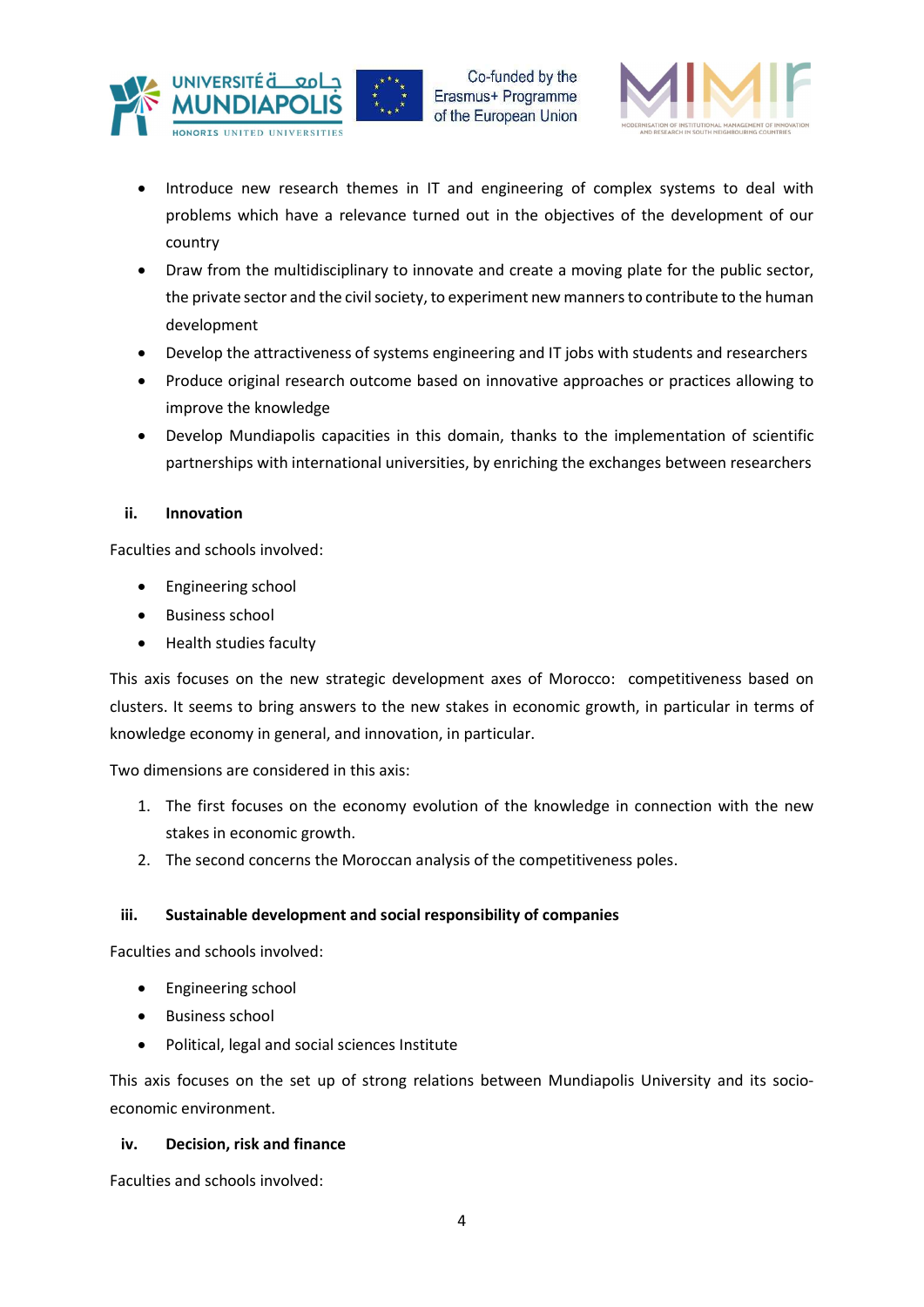



- Business school
- Political, legal and social sciences Institute

This axis focuses on the decision problems in the Moroccan context for companies evolving in turbulent market.

Research activities identified in this axis include:

- Reviewing the classic models by testing them in the Moroccan reality
- Reviewing the alternative methods developed in the field of the finance, such the theory of the real options, the methods of multi-criterion decision, etc.

#### 2.4 Implementation of the research management strategy

The research management strategy at Mundiapolis sets up guidelines and objectives to develop research activities at Mundiapolis. However, little has been made to get to those objectives. Having no centres for research and no doctoral studies, research at Mundiapolis is done by teacher-researchers who can devote only a limited part of their time to research as most of their activity is reserved to teaching and most of these teacher-researchers are involved in administrative tasks.

As for innovation, it is supported by an entrepreunial program integrated in the training program of each faculty, and complemented by multidisciplinary projects and innovation competitions.

Collaboration in research with other institutions at the national and international levels is done personally by each researcher based on his/her own network. Creating multidisciplinary research activities to involve researchers from different backgrounds and faculties is not yet developed, but some ideas are proposed and are discussed.

## 3 Barriers to the implementation of research management strategy and to the application of MIMIr guidelines and recommendations

Mundiapolis University encounters a number of challenges making it difficult to implement its research management strategy. Recall that it is a young university with a small size, while a "classic" performing system of scientific research requires a mobilization in time and effort of a critical mass of teachersresearchers.

It's known that some research structures stop their activities because of financing problems, and we realize that we are in a delicate equation (researches-resources).

As of the main barriers to the implementation of the research management strategy and to make changes in order to apply MIMIr guidelines and recommendations, we can cite the following items:

- Lack of funding and lack of knowledge in attracting funding and creating opportunities.
- Long fund management process not adapted to the specificities of the research activity.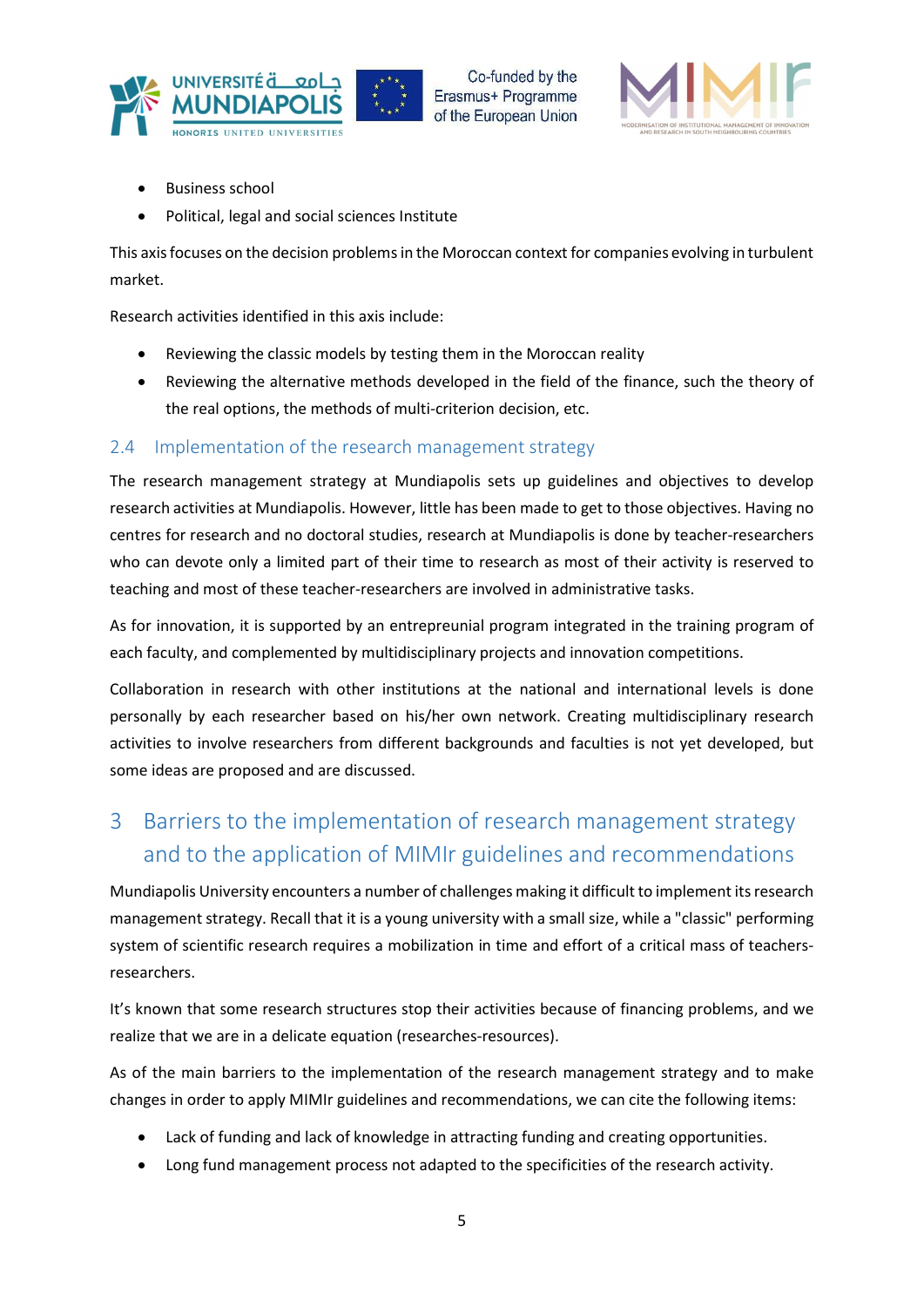



- Limited human resources (researchers and administrative staff).
- Non-trained staff for managing research activities and tasks.
- Limited knowledge of opportunities of collaboration and fund sources.
- Limited time devoted for research by researchers who have teaching as main priority.
- Teacher-researchers take care of all administrative work related to research activity as there is no specific department that helps and support researchers in these tasks.
- Insufficient communication and exchange between researchers about their research activities mainly because the lack of steering bodies for the research activity at the university level.

Our objective is to develop a research model that will likely bring sustainable solutions able to answer these limitations while considering the specificities of the university, its environment and its vision for its development.

Some of the limitations that we encounter may turn out to be assets. For instance:

- The small size of our university endows us with a high degree of flexibility and with capacity of entrepreneurship.
- The multidisciplinary faculties offer interesting opportunities of innovation and optimization
- Our industry orientation for the education purposes predisposes us (and predispose our professors) to a culture of productivity and projects.

These peculiarities, in this current phase, could bring our research strategy to success, but it should be carefully managed and included in an adapted framework to boost research activity. All this requires a dose of innovation and help by partners who are in more advanced phases of research.

# 4 Impact of integrating collaborative management platform developed within the MIMIr project on the research management strategy of Mundiapolis University

It is obvious that implementing a collaborative management platform in Morocco, with Jordan and European partners through the MIMIr project will have an important and positive impact on the implementation of the strategy for research management at Mundiapolis.

It addresses the different barriers identified and helps solve them:

#### i. Lack of funding and lack of knowledge in attracting funding and creating opportunities.

The platform would help sharing ideas, collaborating in common research projects. As well, would help creating larger groups of researchers would help attract funding.

#### ii. Limited human resources (researchers)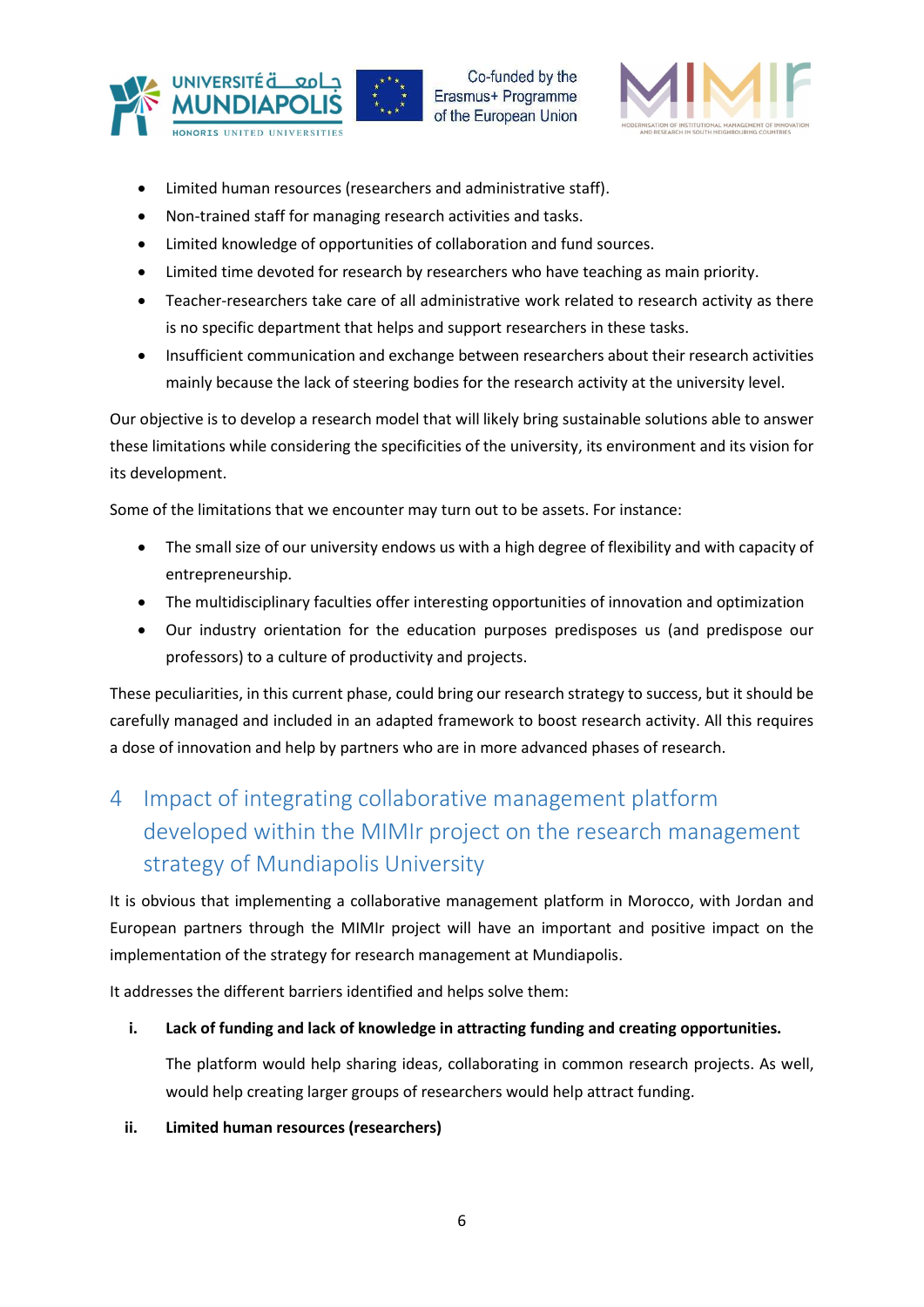



The limited number of Mundiapolis researchers when combined to larger groups of researchers connected throughout the platform would certainly help Mundiapolis researchers to be part of other research groups and work on bigger projects with greater impact.

#### iii. Limited knowledge of opportunities of collaboration and fund sources.

Sharing ideas and opportunities throughout the platform help identifying opportunities for research contracts and funds.

#### iv. Limited time devoted for research by researchers who have teaching as main priority.

Collaborating with other researchers help getting results faster as there is greater number of researchers collaborating.

v. Insufficient communication and exchange between researchers about their research activities mainly because the lack of steering bodies for the research activity at the university level.

The developed platform helps keep researchers in touch and provides multiple ways and opportunities for communication and exchanges.

## 5 Impact of the training received during the MIMIr project on the research management strategy of Mundiapolis University

The training received at the different workshops, seminars and visits at MIMIr would have a great impact on the development and evolution of Mundiapolis research management strategy. It helps in different ways. For instance:

- Creating a network of researchers
- Opening to opportunities
- Getting in touch with experienced European partners
- Training administrative staff and giving them insights and ideas for the innovation and research management

## 6 Insights for adapting the research management strategy

To overcome the difficulties encountered for implementing the management research strategy and research policies, it is important to adapt taking into account the particular case de Mundiapolis, considering its size and young age and its little experience in the field.

Instead of creating classical structures and units of research, the university proposes to allow the current skills of dynamic and "polymorphous" project teams to evolve naturally, so that they can be transformed through research into laboratories. This gradual approach will take two or three years to come to fruition, but we are convinced that it will give us more stable, more permanent structures.